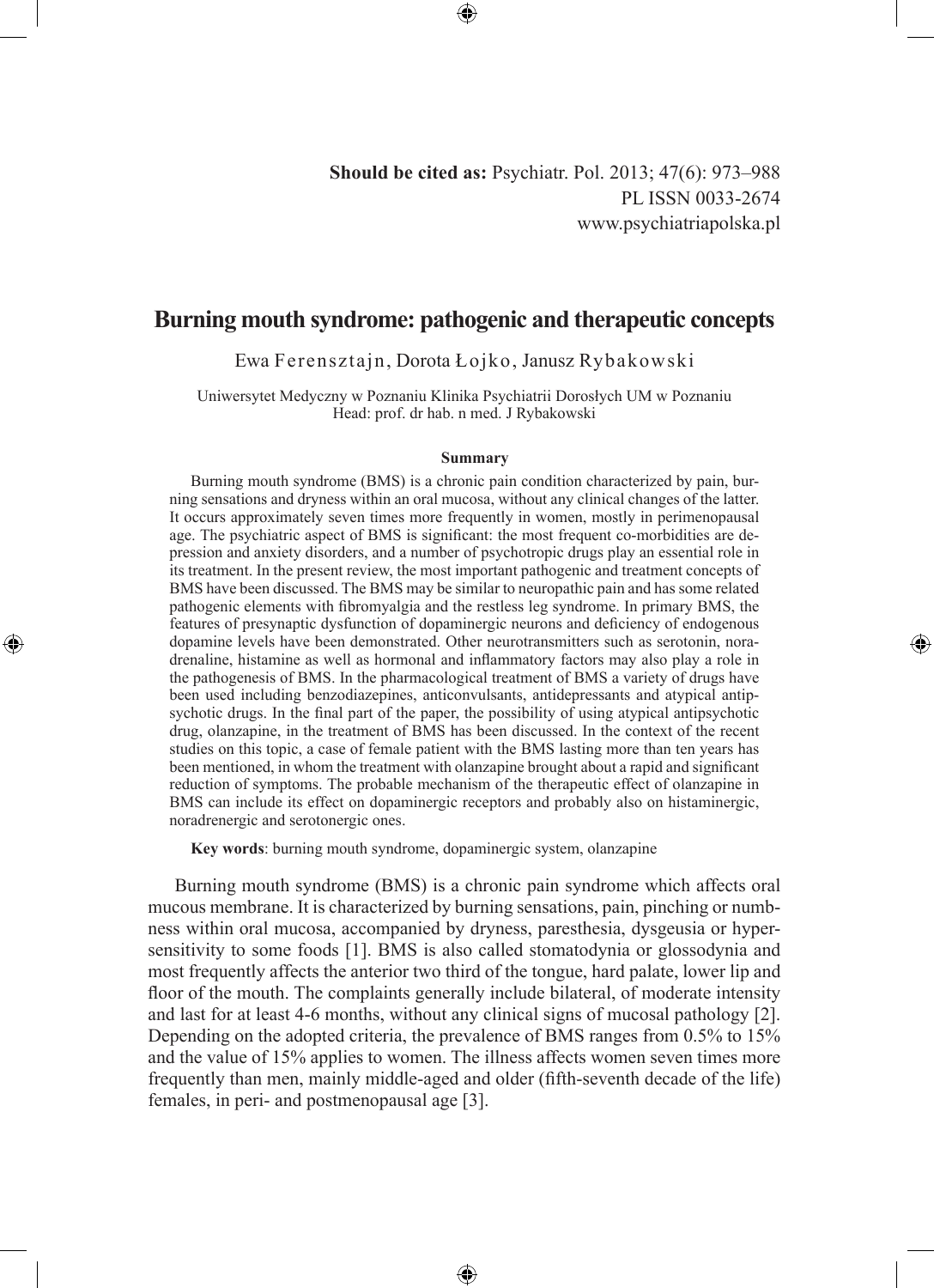The psychiatric aspect of BMS is very important. A relationship has been found between BMS and depression, increased anxiety, hypochondria, cancerophobia and emotional instability [4, 5]. The most common diagnosis associated with BMS is depression, anxiety disorders being on the second place [6] and sleep disorders are also frequent [7]. These conditions may be possible triggering factors of the BMS symptoms, but, on the other hand, chronic symptoms of BMS can possibly lead to the appearance of depression and anxiety. Furthermore, BMS symptoms can be somatic forms of anxiety or depression [8]. In a Polish study published in 2004, it has been demonstrated that frequency of co-morbid depressive and anxiety disorders was more than a half of patients with BMS [9]. In that study, Polish term "zespół piekących ust" was used which, in opinion of the authors of this paper, inaccurately reflects the nature of the disorder. In the present article, the term "zespół pieczenia w jamie ustnej" has been proposed.

We can distinguish primary and secondary BMS depending on different aetiological factors. Secondary BMS is related to the diseases of oral mucosa (local factors) or systemic illnesses (systemic factors) including diabetes, hypothyroidism, nutrition deficiency (iron, vitamin B12s or the folic acid deficiency anemia), fungal and bacterial infections, perimenopausal hormonal disorders, the use of drugs causing xerostomia, allergic reactions or mechanical irritation by prosthetic restorations [10, 11]. The diagnosis of primary or idiopathic BMS is based on excluding local or systemic aetiology, on the basis of carefully collected medical history and after conducting appropriate laboratory tests.

### **The pathogenetic concepts of burning mouth syndrome**

◈

The pathogenesis of BMS is not fully understood. A lot of data relate to dopaminergic dysfunction, there are also some indications for contribution of other neurotransmitters including norepinephrine, serotonin, histamine, glutaminic acid and also inflammatory and hormonal factors.

In recent years many pieces of evidence have been gathered indicating that BMS may show similarities to neuropathic pain. Over 25 years ago, Grushka et al. [12] demonstrated that patients with BMS were characterized by a reduced tolerance for thermal stimuli, experiencing a feeling of pain on the tip of the tongue. Forssell et al. [13] examined a large group of patients with BMS, carrying out quantitative sensory tests (QST) and analyzing the blink reflex (BR), searching for the central or peripheral cause of BMS connected with the function of trigeminal nerve. Seventy-six percent of patients with BMS demonstrated taste and temperature disorders within the tongue, the most of them presented symptoms of sensory neuropathy of the thin nerve fibers, some of them displayed large-fiber neuropathy of the trigeminal nerve and about one-fifth of the patients showed increased excitability of the trigeminal nerve, manifested as a lack of habituation of R2 component of the blink reflex. In the Lauria et al. [14] study, significantly reduced density of the nerve fibers within the epithelium were demonstrated as well as diffused morphological changes within epithelial and subpapillary nerve fibers, reflecting axonal injury. A neuropathy of tympanic cord can be also one of the

⊕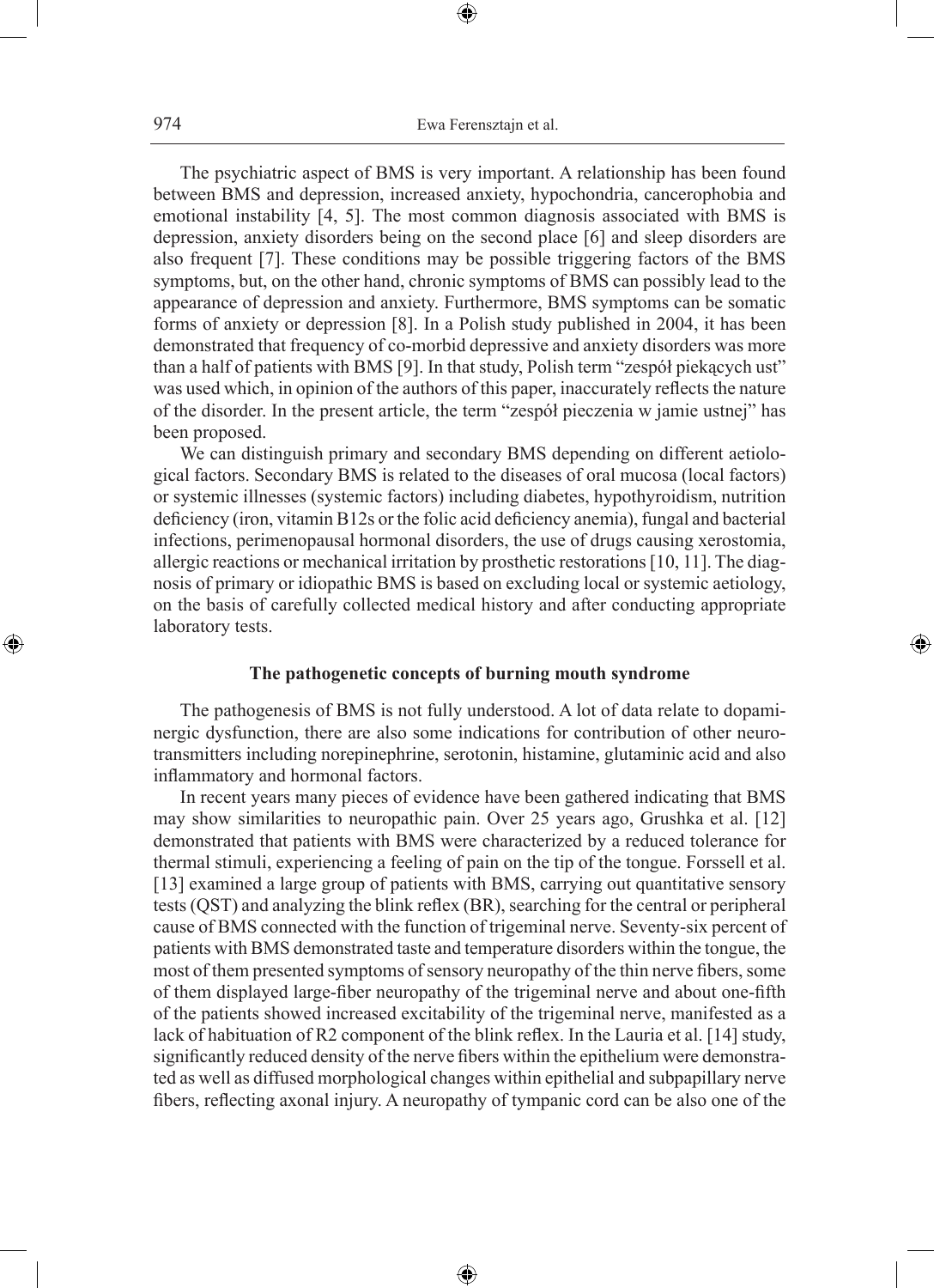aetiological factors of BMS. An injury of the nerve, even unilateral, causes characteristic sensations of burning, tingling and taste disorders on both sides of the tongue [15]. In spite of above evidences for neuropathic aetiology, the localization of the symptoms is not compatible with classical neuroanatomical boundaries and primary BMS does not meet diagnostic criteria of the definition of neuropathic pain [16].

The most of the data on central dysfunction of neurotransmission in BMS concern dopaminergic system. The basal ganglia, in particular nigrostriatal pathway, is one of the most important neurotransmitter systems involved in arising and control of pain and its dysfunction can lead to the BMS [17]. Disturbances in the analysis of impulses on presynaptic and synaptic level of the nigrostriatal system lead to the dysfunction of control of experiencing pain at the central level. Therefore, degenerative conditions, i.e. Parkinson's disease, in which a dysfunction of the nigrostriatal system occurs, present with typical pain symptoms, not compatible with peripheral innervations [18]. One of the best documented disorder co-occurring with BMS is lack of habituation of the blink reflex revealed in electrophysiological examination [19, 20]. Similar results were obtained in patients with Parkinson's disease [21].

Using the positron emission tomography (PET), Jääskeläinen et al. [22] demonstrated that patients with BMS, similarly as patients with Parkinson's disease, show decreased striatal reuptake of labelled fluorodopa. A possible cause may be an impairment of dopamine reuptake by presynaptic terminals of nigrostriatal system. This findings support the hypothesis about nociceptive pathway from the substantia nigra to the striatum. Hagelberg et al. [23] found that dopaminergic dysfunction of striatal neurons in BMS pertains mainly to its presynaptic part. The PET studies with labelled raclopride in BMS patients revealed an increased availability of striatal dopamine D2 receptors. This could indicate a decreased synaptic dopamine levels and, consequently, reduced control of pain [23, 24].

◈

Clifford et al. [25] showed that BMS occurs in 24% of patients with Parkinson's disease. However, the authors suggest that the mechanism of pain in BMS may be different from pains of central origin in Parkinson's disease which favorably respond to dopaminergic treatment. Coon and Laughlin [26] described a case report of 65-year old woman with Parkinson's disease with appearance of BMS symptoms after discontinuing pramipexole and starting treatment with carbidopa/levodopa. The symptoms aggravated with increasing doses of the drug and prescribed clonazepam brought no relief. Discontinuation of carbidopa/levodopa treatment and resuming pramipexole – the dopamine receptor agonist with high affinity to D2 receptors, led to complete resolution of symptoms.

Besides BMS and Parkinson's disease, disturbances in dopaminergic neurotransmission has been found in fibromyalgia and restless legs syndrome (RLS). Wood et al. [27] demonstrated in PET studies that patients with fibromyalgia, similarly as patients with BMS, show presynaptic dysfunction of dopaminergic neurons in central nervous system. In RLS, similarly to BMS, PET findings revealed dysfunction of D2 receptors in basal ganglia and increased availability of D2 receptors which may reflect their higher density and endogenous dopamine deficiency. Paulus i Trenkwalder [28] observed an improvement in RLS after small doses of dopamine and subsequent de-

⊕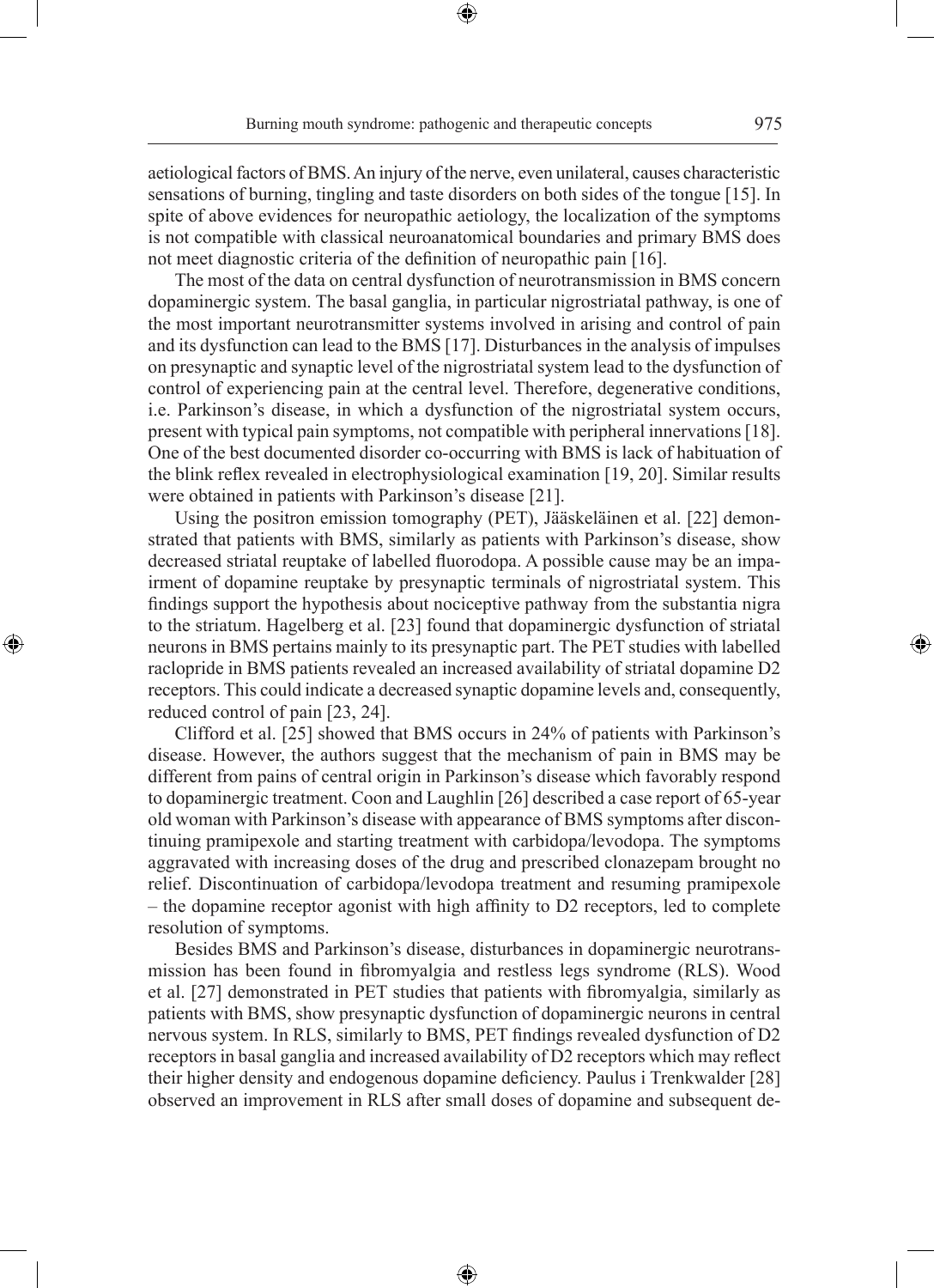terioration during long-term treatment. Based on the analogy to RLS we can presume that pathogenesis of BMS is mostly related to dopamine D2 autoreceptors.

⊕

A significant role of dopaminergic system in pain reaction is supported by data of its cooperation with opioid system. After a noxious stimulus, an endogenous opioids are released as first, in the brain regions rich in dopamine (nucleus accumbens). The research show that administration of endogenous opioids and opioid μ-receptor agonists, results in dopamine release within 10-30 minutes. This suggests that both systems can cooperate in pain processing, with opioid system acting as first, and after prolonged pain stimulation dopaminergic system is activated. Conversely, physiological or pharmacological decrease in dopamine levels enhances sensitivity to pain stimuli [29].

Besides dopamine, norepinephrine and serotonin are the most important neurotransmitters influencing pain perception in the descending inhibitory spinal projections. Noradrenergic neurons of the locus coeruleus inhibit neurotransmitters release from the primary afferent neurons directly through alpha 2 receptors. Serotoninergic neurons of nucleus raphe magnus inhibit primary afferent neurons through postsynaptic serotonin receptors 5HT1B/D. The role of descending projections is to inhibit perception from properly functioning organs and dysfunction of this process corresponds with chronic pain sensations in the presence of adequate physiological stimuli [30].

Inflammatory and hormonal factors also play an important role in the pathogenesis of BMS. Boras et al. (2010) demonstrated significantly decreased serum neurokinin A levels which may reflect a central deficiency in dopaminergic system [31]. The salivary levels of substance P, neurokinin A and calcitonin gene-related peptide (CGRP) have been increased, although not being statistically significant, which may reflect a peripheral neurogenic inflammation. In contrast, Zidverc-Trajkovic et al. (2009) reported a decreased salivary CGRP levels in patients with BMS, as a consequence of trigeminal nerve degeneration [32].

◈

Guimaraes et al. [33] demonstrated that gene polymorphism of proinflammatory 1-beta interleukin affecting the perception of pain is probably related to predisposition to BMS. Guarneri et al. [34] proposed that the characteristic features of BMS i.e. altered pain perception, disturbances of conducting nerve impulses, increased excitability of nerve fibres, disorders of processing stimuli by the trigeminal nerve system result from inflammatory reaction within the nervous system. Amenabar et al. [35] in BMS patients demonstrated hormonal changes such as increased salivary cortisol levels and its positive correlation with increased anxiety level. Particularly frequent BMS manifestations occurring in women in perimenopausal age also suggest a contribution of hormonal factors. Perhaps it is a result of reduction in number of estrogen receptors on the mucous surface. However, there was no improvement after hormonal replacement therapy [36].

Glutamate system also contributes to the pathophysiology of nociceptive processing. In 2012, Japanese researchers presented a new experimental animal model of inflammatory tongue pain based on glutamatergic conception [37]. According to this theory, injection into the anterior two-third of the tongue substance, which induces mechanical allodynia and heat hyperalgesia, leads to subsequent activation of metabotropic glutamate receptor 5 (mGlu5R) and concomitant influence on phosphorylation

⊕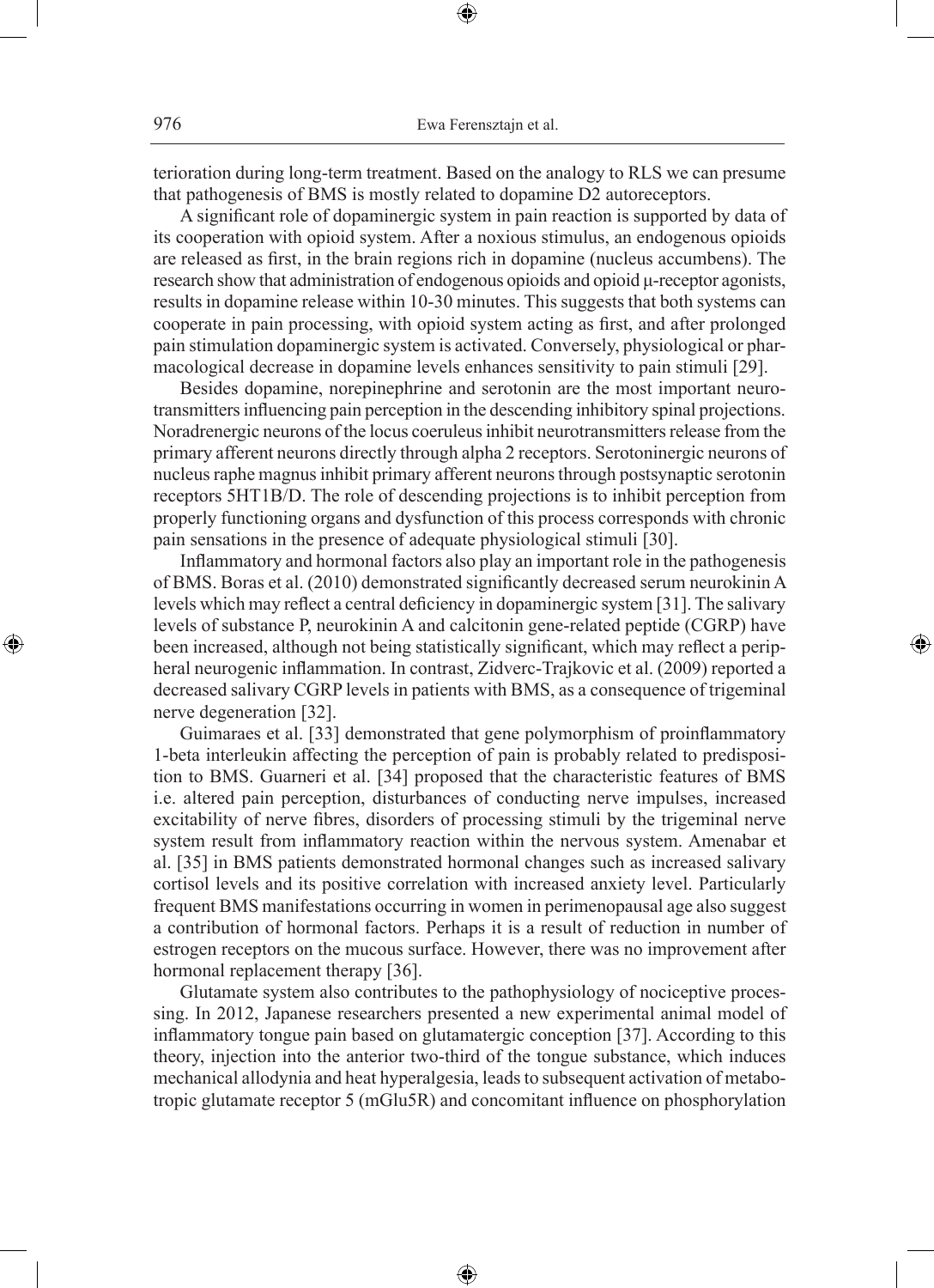◈

of extracellular signal-regulated kinase (ERK) in trigeminal subnucleus caudalis and upper cervical spinal cord C1-C2.

⊕

There are many other systems involved in the control of pain sensation including nicotinic, opioid or cannabinoid receptors. Histamine is another neurotransmitter exerting significant influence on pain perception. Blockers of histamine receptors, both H1 and H2, applied in large doses, show analgesic effect [38].

Frequent BMS comorbidity with depression and anxiety disorders may point to partially common pathogenic mechanisms. Similar neuronal circuits are connected with depression, anxiety and pain perception [39, 40] and certain brain areas are common for depression and pain, e.g. cingulate gyrus [41].

# **Therapeutic concepts for the burning mouth syndrome (BMS).**

Due to its considerable prevalence and long-lasting symptoms, and taking into consideration the concomitant diagnostic and therapeutic difficulties, finding an effective method of treating BMS is becoming ever more significant. Currently, the diagnostic process of BMS is based primarily on the exclusion of other conditions, and treatment is frequently symptomatic, with the objective being the reduction of pain, while assessments of the results of BMS treatment are based on the subjective reports of patients concerning their individual experience of pain.

The basic recommendation for patients complaining of a burning sensation in the oral cavity is to commence activities aimed at identifying and subsequently eliminating factors causing and/or maintaining the unpleasant sensation (e.g. alcohol, spices, sour-tasting drinks, mechanical irritations, sensitivity to artificial dentures, etc.). Such a course of action, directly addressing causal factors, is effective in the case of secondary BMS.

◈

The concept of BMS concerning disturbances in the reception of peripheral stimuli from mucous membrane receptors in the oral cavity has led to the elaboration of therapeutic proposals that include the application of various substances locally: directly to the tongue or by washing the oral cavity. Since depression and anxiety are factors connected with an intensification of the perception of pain symptoms, it has been proposed that sedatives and antidepressants, as well as psychotherapy, should all be used in the treatment of BMS. Concepts of dopaminergic dysfunction justify treatments with drugs influencing dopaminergic transmission.

Tab. 1 – *next page* contains a list of therapeutic interventions that have been mentioned in publications [according to ref. 42], modified.

Numerous data on the treatment of BMS is related to the application of alpha-lipoic acid (ALA). ALA is a compound with an antioxidant action, which increases the concentration of intracellular glutathione, thereby leading to the activation of reconstructive processes in nerves and the stimulation of production of the nerve growth factor. It has been used successfully for quite some time in the treatment of peripheral neuropathy and diabetes [43]. A number of open and controlled studies have been conducted concerning the application of ALA in the treatment of BMS, with positive results being achieved in the majority of cases [44-48]. Favourable results have also been obtained

⊕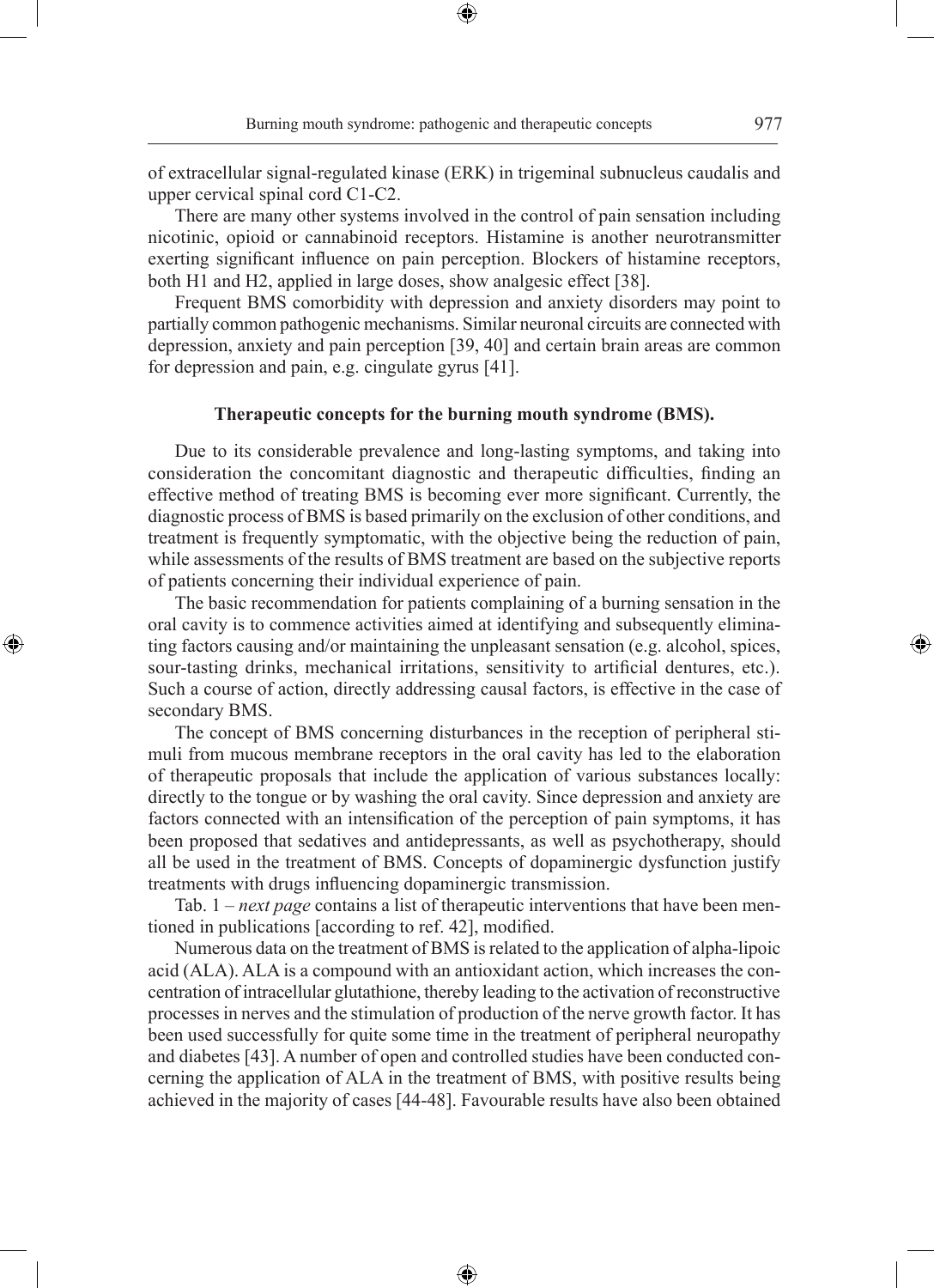for the joint application of ALA and cognitive-behavioural psychotherapy [49], and the joint application of ALA and gabapentin [50].

⊕

# Table 1. **Selected therapeutic interventions in BMS according to [42], modified**

### **Topical treatment**

- Clonazepam anxiolytic drug
- Lidocaine anaethetic drug
- Capsaicin atypical analgesic drug
- Doxepin (cream) tricyclic antidepressant
- Bensidamine non-steroidal antiinflammatory drug
- Lactopeoxidase antibacterial drug
- Sulphacrate protective agent for mucous membrane

# **Oral administration**

- Alpha-lipoic acid antioxidant
- Capsaicin atypical analgesic drug
- Clonazepam, chlordiazepoxide benzodiazepines
- Gabapentin, pregabalin, topiramate anticonvulsant drugs
- Amitriptyline, imipramine, nortriptyline, dezipramine tricyclic antidepressants
- Paroxetine, sertraline selective serotonin reuptake inhibitors
- Trazodone serotonin antagonist and reuptake inhibitor
- Milnacipran, duloxetine selective serotonin and norepinephine reuptake inhibitors

⊕

- Amisulpride, olanzapine atypical antipsychotic drugs
- Pramipeksol dopamine D2 receptor agonist
- Lafutidine histamine receptor antagonist
- **Hypericin**

◈

- Pilocarpine, sialor, cevimiline, betanechol stimulants of saliva secretion
- Proton pump inhibitors

### **Other methods**

- Cognitive-behavioral therapy
- Group therapy
- Electroconvulsive therapy
- Acupuncture
- Laser therapy
- Tongue protector (shield)
- **Biofeedback**

Another substance used in the treatment of BMS is capsaicin, a compound present in chilli peppers. It binds with the vanilloid receptor TRPV1, leading to inactivation of the neuronal reaction to burning sensation (chilli pepper in the mouth). Long-lasting exposure "exhausts" TRPV1 in peripheral tissues, which results in the long-term de-

♠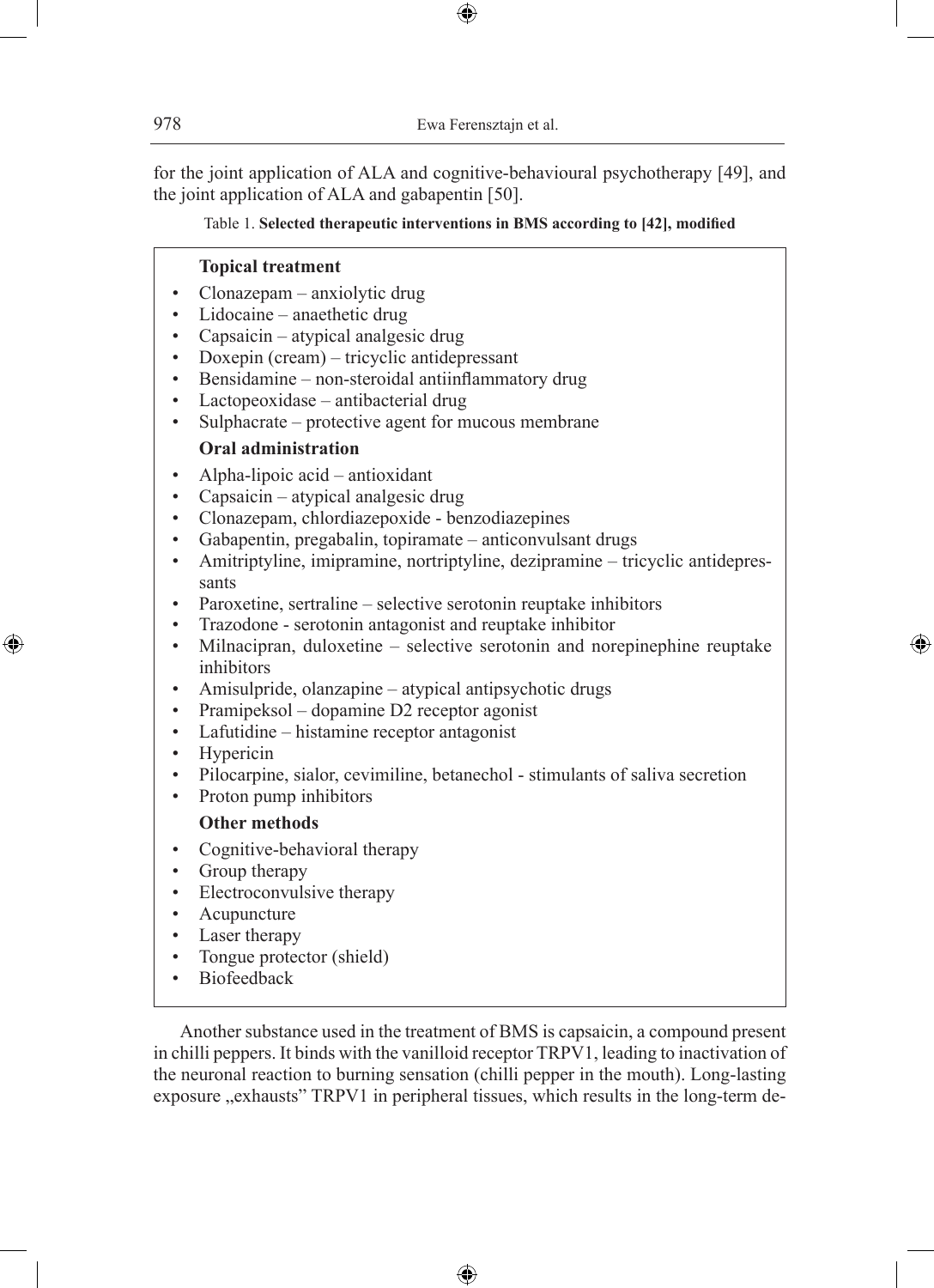sensitisation of nociceptors and the reduction of BMS symptoms [51, 52]. Capsaicin has been used successfully in BMS when applied as topical [53] and oral treatment [54]. The most frequent side-effects were abdominal pains. Patients still experienced an improvement as regards BMS symptoms even 2 months after discontinuation of capsaicin treatment due to these side-effects. In comparative studies, capsaicin administered either topically or orally showed similar efficacy.

Among psychotropic drugs, clonazepam (anticonvulsant and anxiolytic drug) has been used most frequently to treat BMS [55]. It has been applied as topical or oral treatment or as a combination of both methods. In a study assessing the effectiveness of the local application of clonazepam, a considerable improvement was achieved after 6 months of BMS treatment, although not in all patients [56]. Equally effective was oral application of clonazepam, in a dose of 0.25-0.75 mg/d, although side-effects (e.g. dizziness, somnolence) were reported as the reason for discontinuing treatment [57,58]. It should also be kept in mind that elderly patients may experience drug-related withdrawal symptoms, addiction, or excitation.

Another drug used in peripheral neuralgia and neuropathy is gabapentin, and this has led to a proposal of its application in the treatment of BMS. The effectiveness of the drug was not proven during an open 6-week study [59], however, in a randomised study conducted in 2011, a positive effect of gabapentin in a dose of 300 mg/d, applied jointly with alpha-lipoic acid (ALA), 600 mg/d, was observed [40].

Treating BMS with antidepressants has also been reported. In an open study that included 71 persons, paroxetine in doses up to 30 mg/d brought about an improvement in approximately 70% of patients (the improvement depended on the dose) [60]. In the treatment of BMS patients with a different antidepressant, trazodone, using randomized design, the effectiveness of this drug in comparison with the control group was not established [61]. Milnacipran administered to 12 BMS patients over a period of 12 weeks in doses of 60 mg brought about a significant reduction of depression symptoms measured on the Hamilton scale, but did not significantly reduce BMS symptoms [62]. In another case, BMS was treated using duloxetine [63] in a dose of 60 mg/d, with complete disappearance of symptom.

◈

A role of the D2 receptor in the pathogenesis of BMS may be supported by the favourable effects of treatment with amisulpride, which has a selective affinity to D2 and D3 dopaminergic receptors, in a dose of 50 mg/d, with relieving of symptoms after 8 weeks of treatment and maintaining the effect after 24 weeks of continued treatment [64]. Further evidence for this has been provided by the clinical effectiveness of pramipexole, a drug stimulating D2 receptors [65]. Another atypical antipsychotic drug, olanzapine, will be discussed later in greater detail.

In the treatment of BMS, other methods have also been described. In 2013, Sardella et al.[66] reported on the results of treatment of 10 persons with BMS using acupuncture; the efficacy of this method was not observed. Neither was that of laser treatment - although the concentration of pro-inflammatory cytokines in saliva was significantly reduced. [67]. A decrease in the intensity of pain perception was achieved by application a tongue protector (shield),which was used by BMS patients for 15 minutes per day

⊕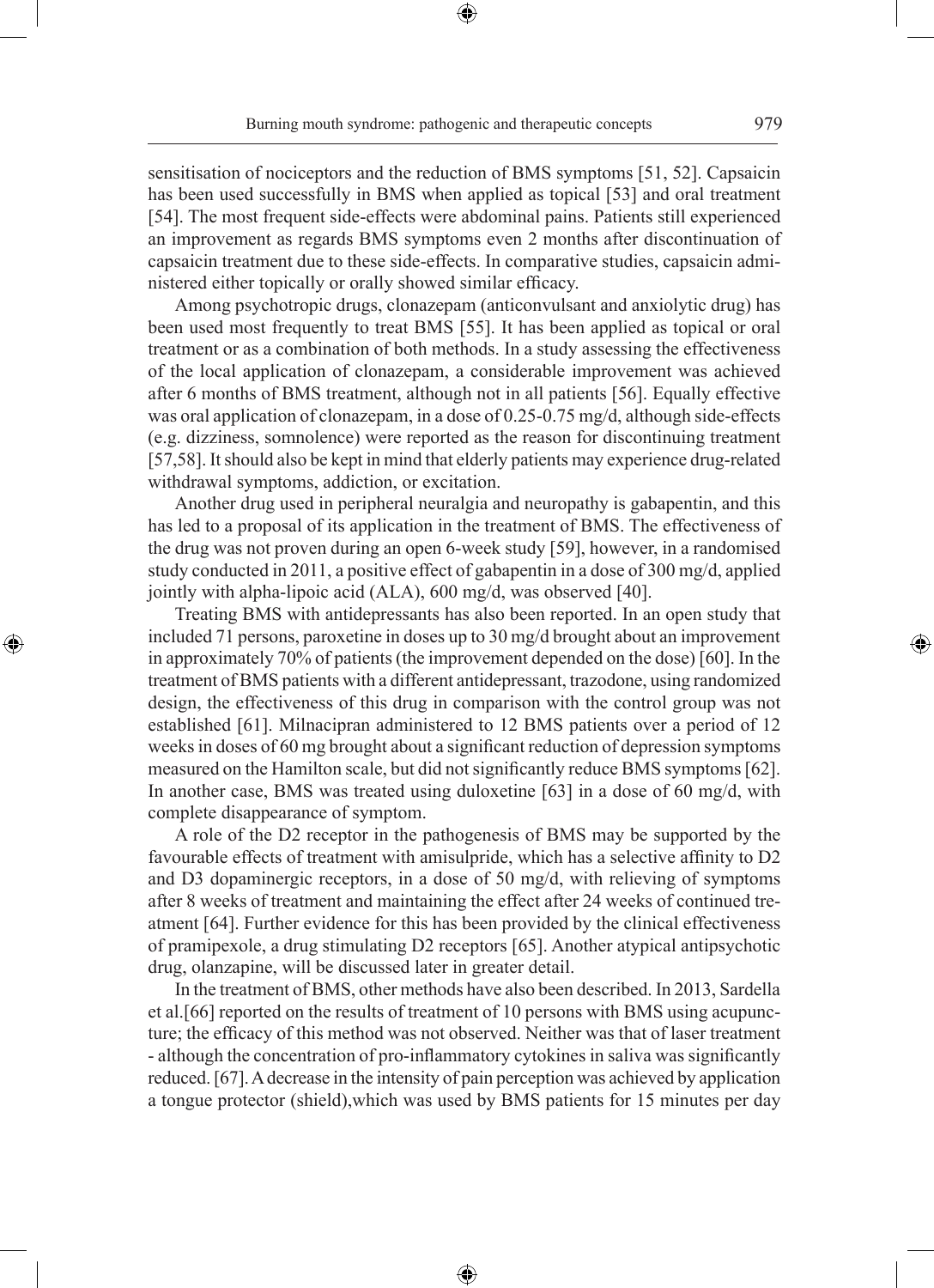over a period of 8 weeks. There is also case report of using electroconvulsive therapy in treatment-resistant BMS [68].

⊕

Cognitive-behavioural psychotherapy, conducted over a dozen or so weeks, resulted in the reduction of pain, with the effect being maintained after 6 months [69]. In a randomised study aimed at determining the effectiveness of group psychotherapy in reducing BMS symptoms, psychotherapy scored more than 70%, in comparison with a 40% improvement in the control group [70]. The authors suggest that the effectiveness of psychotherapy may point to a psychogenic component of the disorder, which would be consistent with the results of research indicating a high level of stress, anxiety and depression symptoms in BMS patients.

In a review of research concerning BMS treatment, conducted in 2001 [71] and published by the Cochrane Library in 2004, [72] only 6 studies were found in electronic databases and seminar proceedings that satisfied such criteria as: randomised controlled trials (RCT) and controlled clinical trials in a sample with placebo or another drug, confirmed BMS diagnosis, and confirmed effect of treatment as a reduction of experienced symptoms. In these trials, antidepressants (clomipramine vs. mianserin, trazodone), cognitive-behavioural therapy, lipoic acid, hormone replacement therapy, and an analgesic drug, benzydamine, were used. A reduction of symptoms was found only after the application of psychotherapy and ALA. The authors emphasized that this may result from methodological imperfections of the review and from the fact that only small groups were studied, and not from actual inefficacy of the methods of treatment.

In 2012, Brazilian authors presented a summary of results of randomised BMS trials, conducted in accordance with the rules of research set forward in the Cochrane Reviewers' Handbook. Based on PubMED and Scopus, 495 articles on the treatment of BMS in years 2001-2011 were identified. Only 12 RCT trials were admitted to the final analysis. According to the RCT review, treating BMS with topical and oral administration of ALA, topical and oral administration of capsaicin, and topical administration of clonazepam reduced BMS symptoms to the greatest degree [73].

⊕

BMS runs a chronic course, with periods of exacerbations. Usually, the treatment does not result in sustained remission, for example, in a group of 91 patients who underwent follow-up examinations, only 3 were in remission at 18 months after the commencement of treatment, while 42% assessed their improvement as considerable; the majority had been treated topically with clonazepam [74]. In another study assessing the effectiveness of BMS treatment over a period of about 6 years, out of 43 patients, as many as 23 stated that they felt no improvement, while 13 were in permanent remission, although 9 of the latter had not been undergoing any BMS-related treatment (spontaneous remissions) [75]. Spontaneous remissions were observed in the group of BMS patients following an analysis of 48 patients on average 56 months after treatment, but this group also contained 26 patients (49%) who reported continued presence of symptoms [76].

There have been several reports in the literature on the efficacy of olanzapine in the treatment of BMS. The first report appeared in 2004 and described a 73 year-old man who did not meet criteria for depressive episode or anxiety disorder, and who

⊕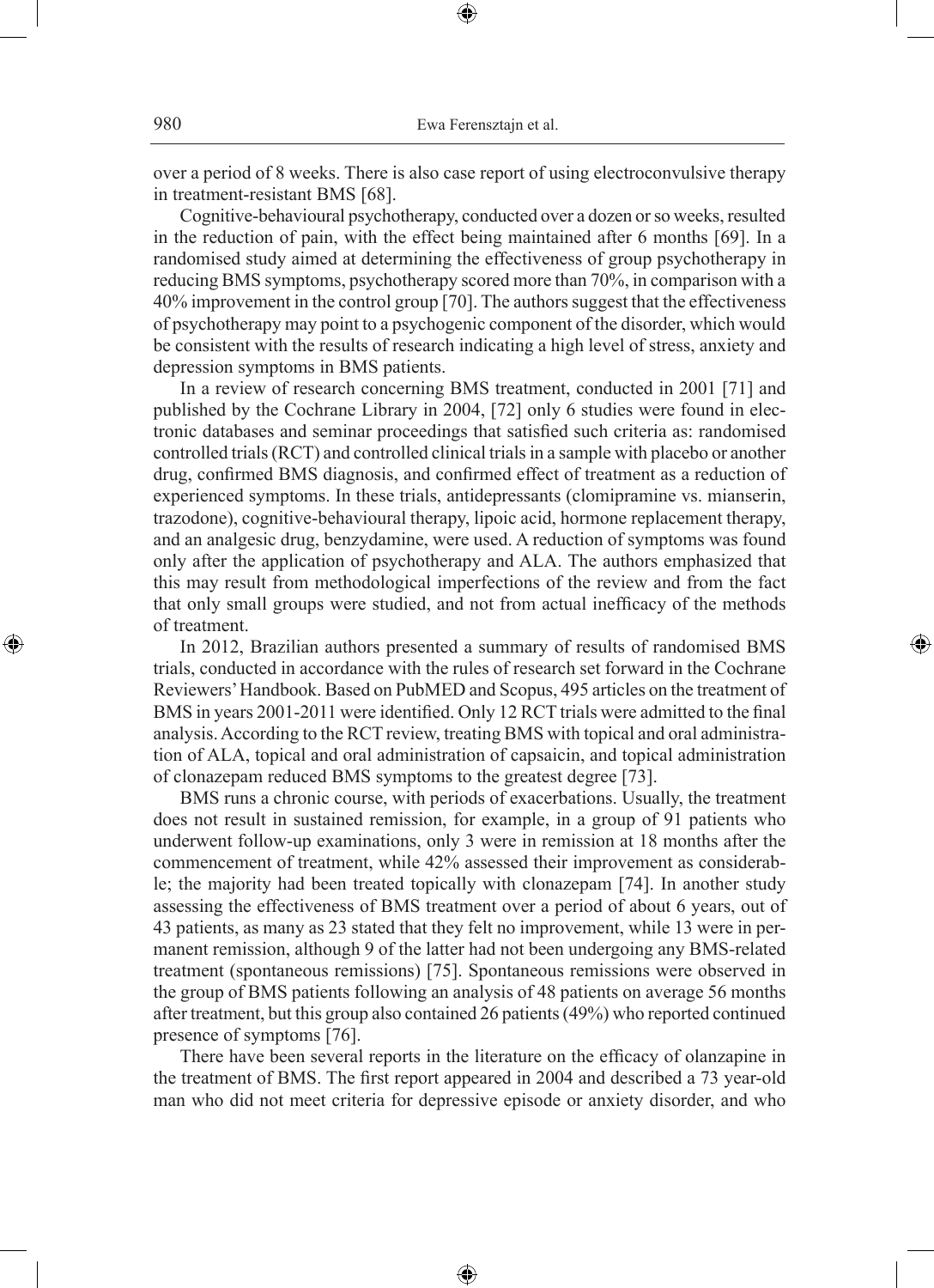Burning mouth syndrome: pathogenic and therapeutic concepts 981

⊕

had symptoms of glossodynia for approximately 6 months. Due to severe intensity of symptoms, a loss of appetite and body mass, by approximately 20 kg had occurred. Because of dysphoria and anxiety connected with intense pain symptoms, the patient was treated with olanzapine, in doses of 5 mg/day, which brought about the disappearance of all symptoms within 3 days [77]. In 2008, Japanese researchers described the case of two patients diagnosed with BMS, who had been treated with olanzapine [78]. A 54 year-old woman, with a 6-month history of BMS and cancerophobia, and a 51 year-old man without any accompanying mental disturbances, who had initially been unsuccessfully treated with milnacipran and paroxetine, respectively, received olanzapine in doses of 2.5 mg/day, increased to 5 mg/day in the next week. In both cases, the symptoms disappeared nearly completely, and the quality of their lives improved. Following the discontinuation of olanzapine treatment, the female patient experienced a sudden recurrence of symptoms, and when the drug was re-administered, all symptoms disappeared completely. In the Poznań centre, we described a case of a 64 year-old woman with diagnosed burning mouth syndrome, in which treatment with olanzapine brought about rapid and significant reduction of symptoms [79].

Analgesic action of olanzapine has been also observed in patients with fibromyalgia. Kiser et al. [80] described two cases of patients with fibromyalgia, in which the administration of olanzapine in doses of 5 mg/day and 10 mg/day brought about sudden and nearly complete disappearance of symptoms. This made possible to reduce in the first case previously used doses of baclofen and tramadol, while in the latter case to allow a discontinuation of oxycodone/acetaminophen. Due to an increase in body mass, in one of the patients olanzapine was changed to quetiapine: it turned out that quetiapine in doses of 100 mg/day did not have any analgesic effect, and for this reason, the patient decided to resume olanzapine treatment, with the rapid and nearly complete disappearance of symptoms.

◈

In the context of the dopaminergic nitrogastriatal system dysfunctions found in BMS, probably the main therapeutic mechanism of olanzapine results from its specific properties as atypical antipsychotic, including antagonistic action on both dopaminergic D2 receptors and serotonin 5HT 2A receptors. The effect of olanzapine only by antagonism to D2 receptors in striatum could lead to inhibition of dopamine release, subsequent decrease of dopamine levels and exacerbation of pain symptoms. The critical mechanism of blocking 5HT2A receptors results in disinhibition of dopaminergic neuron and stimulation of dopamine release. This mechanism is known to be responsible for reduction of extrapyramidal symptoms and in BMS it can cause an alleviation of pain symptoms [81].

Serotonin receptors 5HT2A exert two critical effects on neurotransmission possibly modulating pain processing. Firstly, they stimulate cortical pyramidal neurons, enhancing glutamate release with increase of neuronal activity and pain perception. Secondly, stimulation of 5HT2A receptors located on dopaminergic neurons or GABAergic interneurons, which mediate between serotoninergic and dopaminergic neurons, can inhibit dopaminergic neurotransmission and decreases dopamine release. Thus, a blockade of 5HT2A receptors can cause reduction in pain symptoms both through inhibition of activity of glutaminergic projections from cortical regions to stratium and through

⊕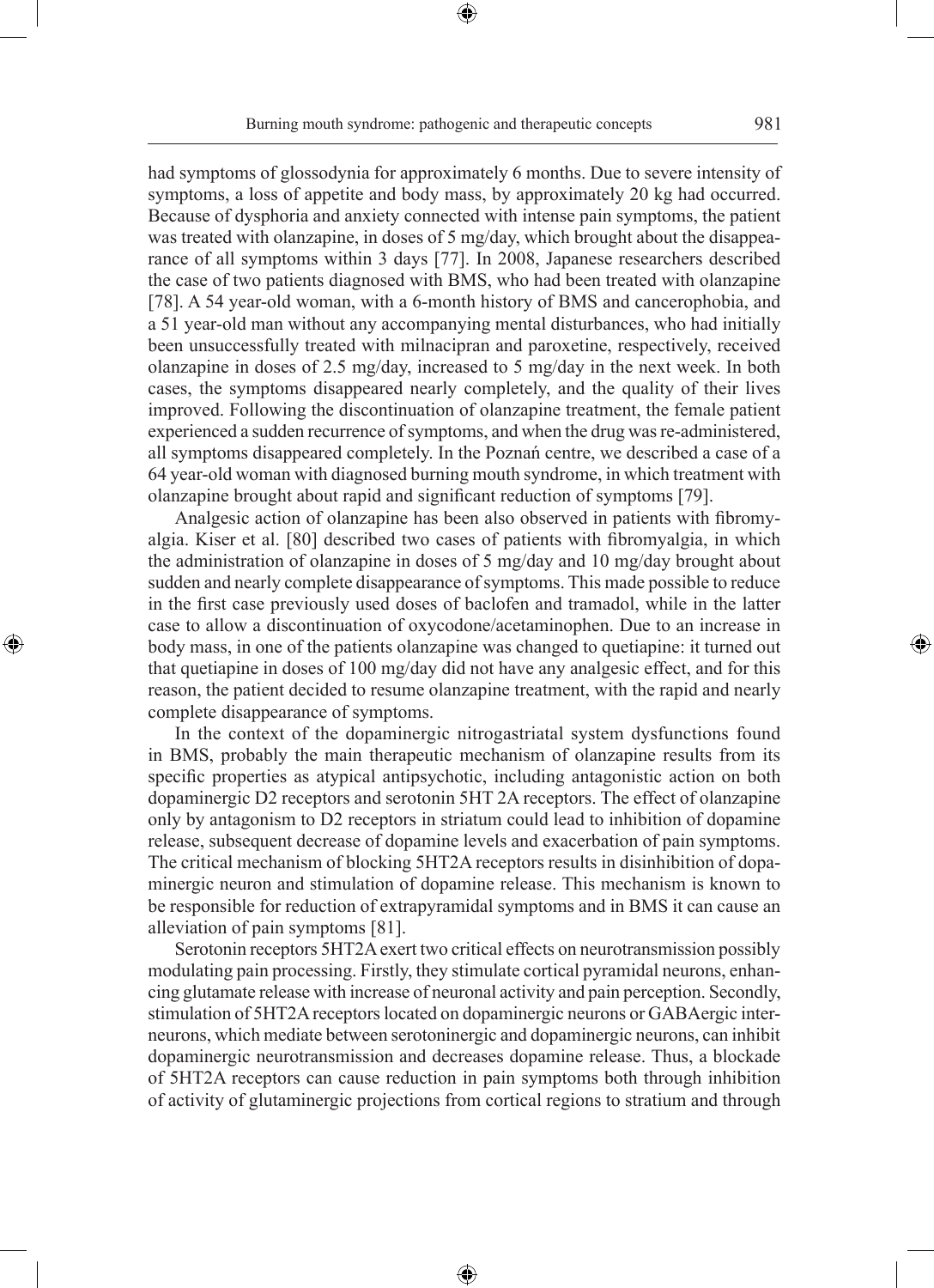reduction of inhibition of dopaminergic neurons directly or indirectly by attenuation of inhibitory effect of GABA on dopamine release. Gick et al. [77] have proposed that the pain-killing mechanism of olanzapine consists of its peripheral blockade of serotonin receptors or alpha-2-adrenergic receptors. It cannot be excluded that these additional mechanisms are synergistic with the two described above.

Specific therapeutic properties of olanzapine can, however result from additional receptor mechanisms, because quetiapine, being also atypical antipsychotic, has no antinociceptive effect. Apart from the effect on dopaminergic transmission, another potential analgesic mechanism of olanzapine could be connected with its strong blockade of the H1 histamine receptor and the interaction between histamine and opioid receptors [38, 82].

Olanzapine also influences the muscarinic M1 receptor, which is a frequent cause of undesirable anticholinergic side-effects, among other dryness in the oral cavity. In spite of these actions, which could potentially intensify the symptoms of BMS, olanzapine brings about a considerable and rapid improvement. This may point, on the one hand, to a specific pathogenic mechanism of BMS, and, on the other hand, to exceptional therapeutic properties of olanzapine in this illness.

It is important to keep in mind the possible adverse effects of olanzapine, including weight gain and metabolic disorders and also consider, especially in older people, to give smaller doses of the drug with regular monitoring blood pressure in patients over 65 years, due to infrequent cases of orthostatic hypotension.

#### **Синдром жжения в ротовои полости – патогенетические и терапевтические концепции**

◈

#### **Содержанке**

Синдром жжения в ротовой полости (BMS – burning mouth syndrome) это хронический синдром боли характеризующийся чувством болезненности, жжения и сухости слизистой оболочки ротовой полости, не связанный с её патологией. BM появляется в 7 раз чаще у женщин, г.о. в периоде перед мензисом. Существенным является психиатрический аспект синдрома: эта болезнь часто сосуществует с депрессией и фобийными нарушениями, а ряд психотропных препаратов играет существенную роль в ее лечении. В представленном обзоре обсуждены более важные патогенетические концепции синдрома и более частые способы лечения этой болезни. Синдром BMS может быть подобный до нейропатической боли, а его определенные патогенетические элемнты фибромиалгии и синдрома неспокойных ног. При первичном BM отмчены черты пресимпатпческой дисфункции допаминэргическкх нейронов в радиусе поперечно полосатых структур и уменьшение эндогенной концентрации допамина. В патогенезе синдрома принимают участие также иные нейропередатчики (серото^ин, норадреналин, гистамин), гормональные факторы и воспалительные факторы. При фармакологическом лечении этого синдрома применяются, м.п. производные бензоидина антиконвульсивные лекрства, противодепрессивные и атипичные антипсихотические препараты. В последней части работы обсуждена возможность применения атипичного лекарства оланзепина. В консекте последних работ на эту тему, приведено собственное наблюдение пациентки с продолжающимся несколько лет синдромом жжения в ротовой полости, у которой лечение оланзепином принесло быстрое, значительное уменьшение утяжеления симптомов. Правдоподобный механизм терапевтического действия оланзепина при ВМS опирается на его влиянии на допаминэргические гистаминовые рецептора, а также дополнительно на норадреноэргические и серотонинэргические рецепторы.

**Ключевые слова**: синдром жжения в ротовой полости, допаминэргическая система, оланзепин

♠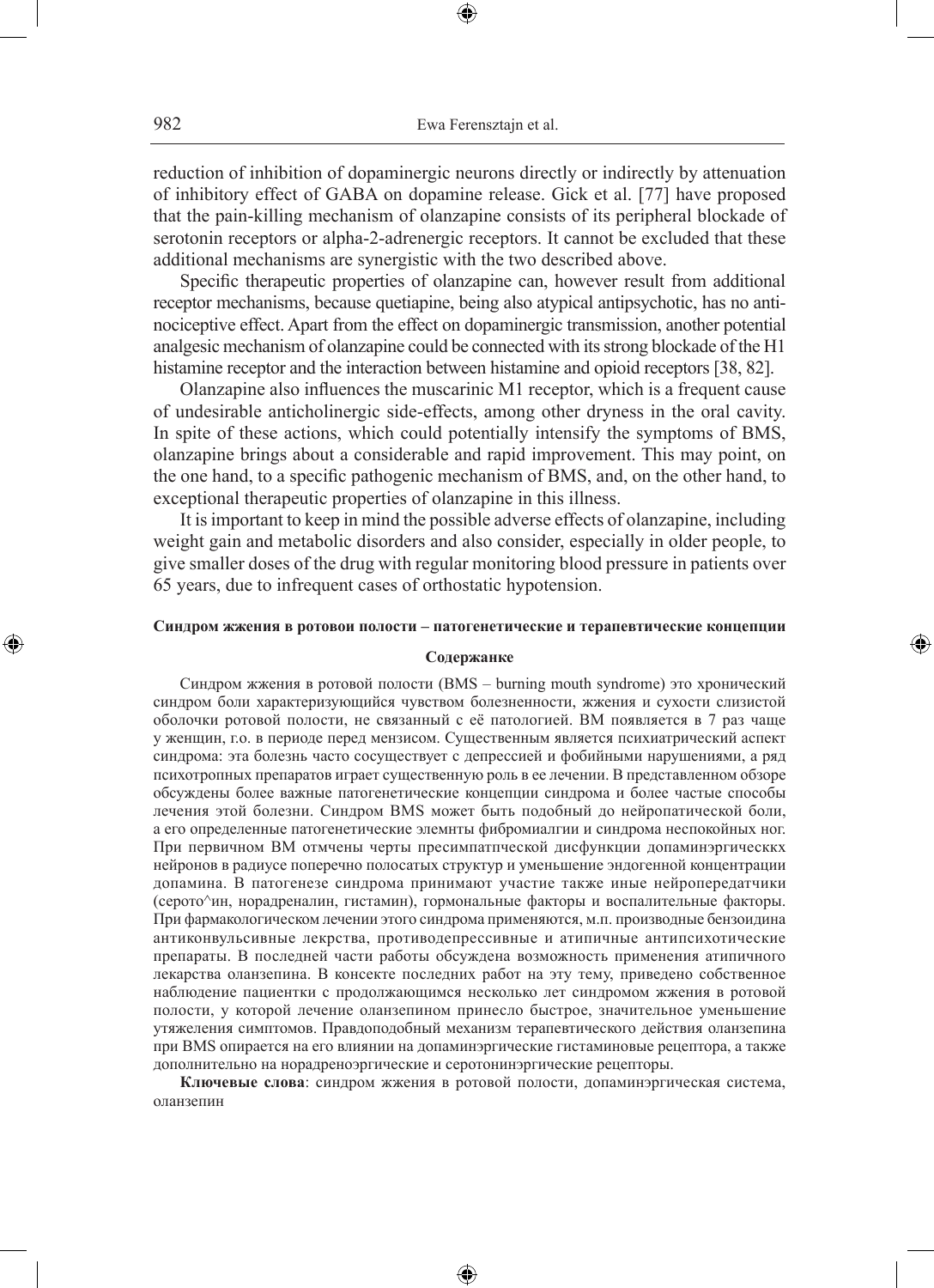◈

#### **Burning Mouth Syndrome (BMS) – Konzepte zur Pathogenese und Therapie**

#### **Zusammenfassung**

Das Zungen- und Mundschleimhautbrennen (BMS - Burning Mouth Syndrome) ist ein chronisches Schmerzsyndrom. Es charakterisiert sich mit dem Empfinden von Schmerz, Mundbrennen und Mundtrockenheit und ist nicht mit seiner Pathologie verbunden. Das BMS tritt 7 mal häufiger bei Frauen im perioklimakterischen Alter auf. Das Wichtigste ist der psychiatrische Aspekt von BMS: die Krankheit ist oft mit der Depression und Angststörungen komorbid, und in ihrer Behandlung spielt eine Reihe von psychotropen Mitteln eine signifikante Rolle. Im vorliegenden Review bespricht man die wichtigsten pathogenetischen Konzepte zum BMS und seine häufigste Behandlungsweise. Das BMS kann dem neuropathischen Schmerz ähnlich sein, und seine gewissen pathogenetischen Bestandteile sind ähnlich wie Fibromyalgie oder das Restless-Legs-Syndrom. Im primären BMS wurden die Eigenschaften der präsynaptischen Dysfunktion der dopaminergen Neurone im Striatum und die Senkung der Konzentration der endogenen Dopamin nachgewiesen. An der Pathogenese von BMS nehmen auch andere Neurotransmitter (Serotonin, Noradrenalin, Histamin), hormonelle und entzündliche Faktoren teil. In der pharmakologischen Behandlung wurden u.a. die Derivate von Benzodiazepin, Antikonvulsiva, Antidepressiva und atypische Antipsychotika eingesetzt. Im letzten Teil der Arbeit wurde die Möglichkeit der Anwendung beim BMS eines atypischen Antipsychotikums besprochen – Olanzapin. Im Hinblick auf die letzten Arbeiten zu diesem Thema wurde auch der Fall einer Patientin dargelegt, die einige Jahre am Mundbrennen litt und bei der die Behandlung mit Olanzapin schnelle, signifikante Senkung der Intensität der Symptome bewirkte. Der wahrscheinliche Mechanismus der therapeutischen Wirkung von Olanzapin im BMS stützt sich auf seinem Einfluss auf die Dopamin - Rezeptoren und Histamin - Rezeptoren und zusätzlich noch auf die noradrenergen und Serotonin - Rezeptoren.

**Schlüsselwörter**: Mouth Syndrome, dopaminerges System, Olanzapin

◈

### **Le syndrome de la bouche brûlante (ou la stomatodynie – angl. burning mouth syndrome = BMS) – conceptions de sa pathogénie et thérapie**

#### **Résumé**

Le syndrome de la bouche brûlante est le syndrome de la douleur chronique caractérisée par des sensations continues des brûlures et de la sécheresse des muqueuses buccales, non lié avec ses pathologies. Ce syndrome est 7 fois plus fréquent chez les femmes, surtout dans la période de ménopause. Dans la cas de ce syndrome l'aspect psychiatrique est signifiant : cette maladie coexiste souvent avec la dépression et les troubles anxieux ; plusieurs psychotropes jouent le rôle important dans sa thérapie. Cette revue de littérature présente les conceptions les plus importantes de la pathogénie de ce syndrome et les thérapies les plus souvent appliquées. Ce syndrome ressemble parfois à la douleur neuropathique, parfois à la fibromyalgie, parfois au syndrome des jambes sans repos. Dans le cas du syndrome primaire on note les dysfonctions pré synaptiques des neurones dopaminergiques et la diminution de la concentration de la dopamine endogène. Dans la pathogénie de ce syndrome les autres neurotransmetteurs / sérotonine, noradrénaline, histamine/ et les facteurs hormonales et inflammatoires jouent aussi leur rôle. Dans la pharmacothérapie de la stomatodynie on use les benzodiazépines, anticonvulsifs, antidépressifs, antipsychotiques atypiques. A la fin du travail on décrit la possibilité de la thérapie d'olanzapine. Les auteurs présentent aussi le cas particulier de leur propre pratique thérapeutique – histoire d'une femme souffrant plusieurs années du syndrome de la bouche brûlante qui, après la thérapie d'olanzapine, obtient rapidement la réduction importante des symptômes. Le mécanisme probable de l'activité thérapeutique d'olanzapine base sur son effet sur les récepteurs dopaminergiques et de histamine ainsi que sur les récepteurs noradrénergiques et sérotoninergiques.

**Mots clés** : syndrome de la bouche brûlante, système dopaminergique, olanzapine

♠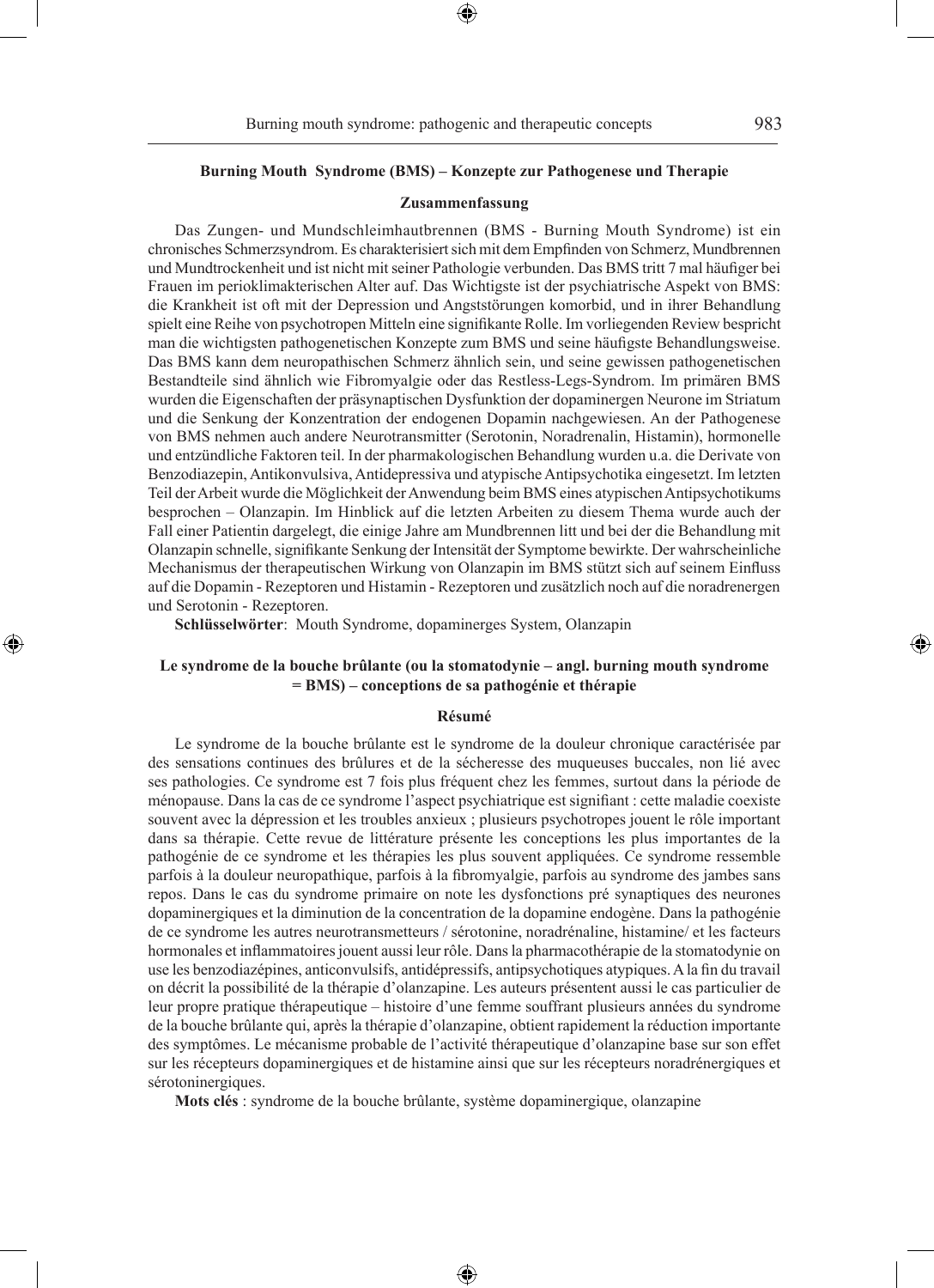# 984 Ewa Ferensztajn et al.

## **References**

⊕

- 1. Huang W, Rothe MJ, Grant-Kels JM. *The burning mouth syndrome*. J. Am. Acad. Dermatol. 1996; 34: 91–98.
- 2. Scala A, Checchi L, Montevecchi M, Marini I, Giamberardino MA. *Update on burning mouth syndrome: overview and patient management*. Crit. Rev. Oral Biol. Med. 2003; 14: 275–291.
- 3. Miller I, Kurnatowska A. *Stomatodynia w świetle piśmiennictwa*. Czas. Stomat. 2003; 56: 30–35.
- 4. Mendak M, Konopka T, Bogucki A, Dobrzycka E, Mendak A. *Uwarunkowania psychologiczne i kliniczne zespołu pieczenia jamy ustnej*. Dent. Med. Probl. 2005; 42: 595–603.
- 5. De Souza FT, Teixeira AL, Amaral TM, dos Santos TP, Abreu MH, Silva TA i wsp. *Psychiatric disorders in burning mouth syndrome*. J. Psychosom. Res. 2012; 72: 142–146.
- 6. Bogetto F, Maina G, Ferro G, Carbone M, Gandolfo S. *Psychiatric comorbidity in patients with burning mouth syndrome.* Psychosom. Med. 1998; 60: 378–385.
- 7. Chainani-Wu N, Madden E, Silverman S Jr. *A case-control study of burning mouth syndrome and sleep dysfunction. Oral Surg.* Oral Med. Oral Pathol. Oral Radiol. Endod. 2011; 112: 203–208.
- 8. Rojo L, Silvestre FJ, Bagan JV, De Vicente T. *Psychiatric morbidity in burning mouth syndrome. Psychiatric interview versus depression and anxiety scales*. Oral Surg. Oral Med. Oral Pathol. 1993; 75: 308–311.
- 9. Miller I, Kurnatowska A, Miller A, Rabe-Jabłońska J. *Zespół piekących ust cechy kliniczne i współwystępowanie zaburzeń psychicznych*. Czas. Stomat. 2004; 57: 775–783.

◈

- 10. Mendak M, Konopka T, Bogucki A. *Wpływ wybranych uwarunkowań miejscowych na powstawanie zespołu pieczenia jamy ustne*j. Dent. Med. Probl. 2010; 47: 322–327;
- 11. Lamey PJ, Lamb AB. *Prospective study of aetiological factors in burning mouth syndrome*. Br. Med. J. (Clin. Res. Ed.) 1988; 296: 1243–1246.
- 12. Grushka M, Sessle BJ, Miller R. *Pain and personality profiles in burning mouth syndrome*. Pain 1987; 28: 155–167.
- 13. Forssell H, Jääskeläinen S, Tenovuo O, Hinkka S. *Sensory dysfunction in burning mouth syndrome*. Pain 2002; 99: 41–47.
- 14. Lauria G, Majorana A, Borgna M, Lombardi R, Penza P, Padovani A i wsp. *Trigeminal smallfiber sensory neuropathy causes burning mouth syndrome*. Pain 2005; 115: 332–337.
- 15. Eliav E, Kamran B, Schaham R, Czerninski R, Gracely RH, Benoliel R. *Evidence of chorda tympani dysfunction in patients with burning mouth syndrome*. J. Am. Dent. Assoc. 2007; 138: 628–633.
- 16. Treede RD, Jensen TS, Campbell JN, Cruccu G, Dostrovsky JO, Griffin JW i wsp. *Neuropathic pain: redefinition and a grading system for clinical and research purposes*. Neurology 2008; 70: 1630–1635.
- 17. Hagelberg N, Jääskeläinen SK, Martikainen IK, Mansikka H, Forssell H, Scheinin H i wsp. *Striatal dopamine D2 receptors in modulation of pain in humans: a review*. Eur. J. Pharmacol. 2004; 500: 187–192.
- 18. Wood PB. *Role of central dopamine in pain and analgesia*. Expert Rev. Neurother. 2008; 8: 781–797.

⊕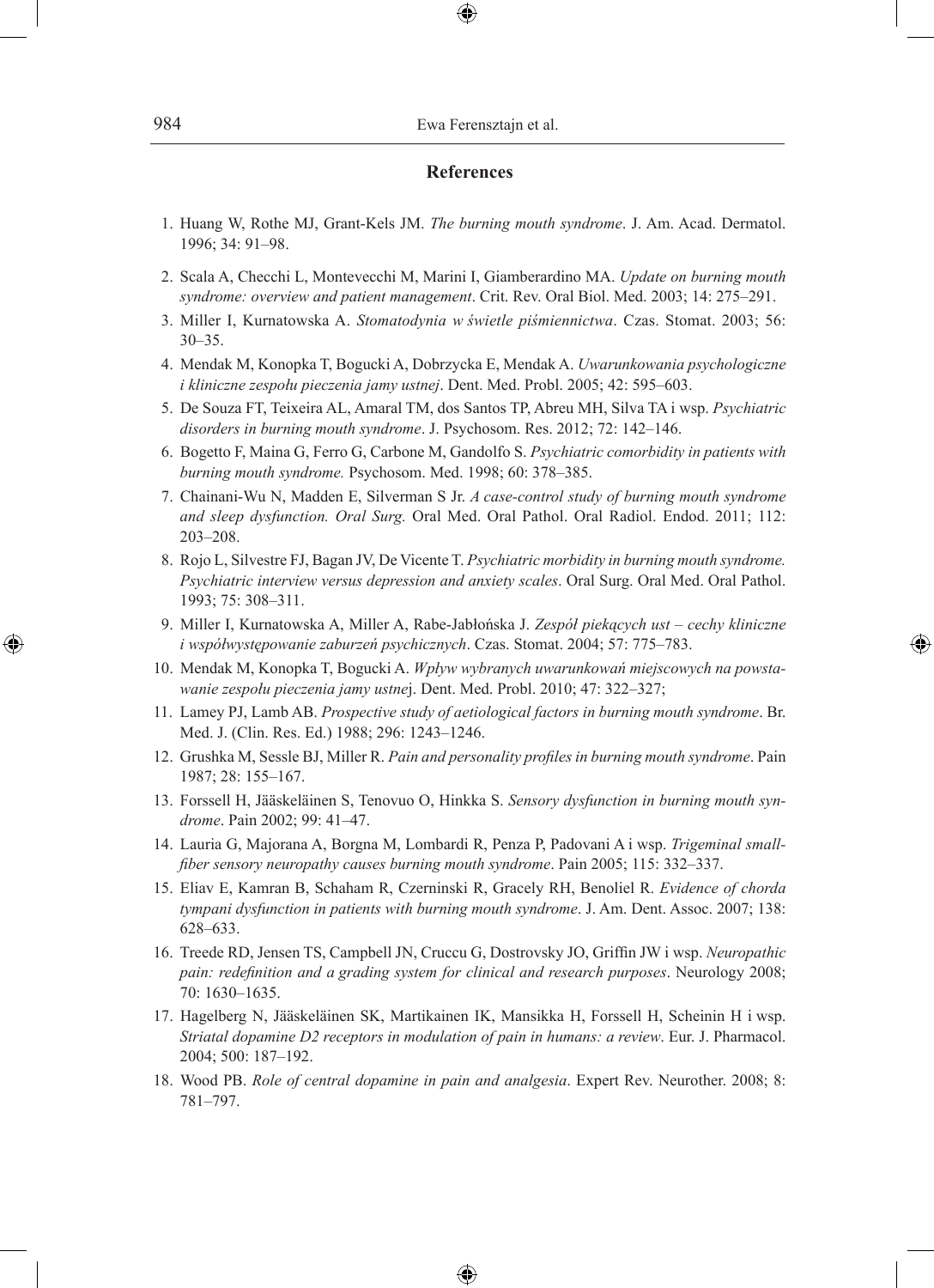Burning mouth syndrome: pathogenic and therapeutic concepts 985

- 19. Mendak M, Konopka T, Koszewicz M, Koziorowska-Gawron E, Ejma M, Budrewicz S i wsp. *Badanie potencjałów wywołanych i odruchu mrugania u pacjentów z zespołem pieczenia jamy ustnej lub chorobą Parkinsona*. Dent. Med. Probl. 2010; 47: 169–176.
- 20. Jääskeläinen SK, Forssell H, Tenovuo O. *Abnormalities of the blink reflex in burning mouth syndrome*. Pain 1997; 73: 455–460.
- 21. Kimura J. *Disorder of interneurons in Parkinsonism. The orbicularis oculi reflex to paired stimuli*. Brain 1973; 96: 87–96.
- 22. Jääskeläinen SK, Rinne JO, Forssell H, Tenovuo O, Kaasinen V, Sonninen P i wsp. *Role of the dopaminergic system in chronic pain – a fluorodopa-PET study.* Pain 2001; 90: 257–260.
- 23. Hagelberg N, Forssell H, Rinne JO, Scheinin H, Taiminen T, Aalto S i wsp. *Striatal dopamine D1 and D2 receptors in burning mouth syndrome*. Pain 2003; 101: 149–154.
- 24. Hagelberg N, Forssell H, Aalto S, Rinne JO, Scheinin H, Taiminen T i wsp. *Altered dopamine D2 receptor binding in atypical facial pain*. Pain 2003; 106: 43–48.
- 25. Clifford TJ, Warsi MJ, Burnett CA, Lamey PJ. *Burning mouth in Parkinson's disease sufferers*. Gerodontology 1998; 15: 73–78.
- 26. Coon EA, Laughlin RS. *Burning mouth syndrome in Parkinson's disease: dopamine as cure or cause?* J. Headache Pain 2012; 13: 255–257.
- 27. Wood PB, Patterson JC 2nd, Sunderland JJ, Tainter KH, Glabus MF, Lilien DL. *Reduced presynaptic dopamine activity in fibromyalgia syndrome demonstrated with positron emission tomography: a pilot study*. J. Pain 2007; 8: 51–58.
- 28. Paulus W, Trenkwalder C. *Less is more: pathophysiology of dopaminergic-therapy-related augmentation in restless legs syndrome*. Lancet Neurol. 2006; 5: 878–886.
- 29. Chudler EH, Dong WK. Pain. *The role of the basal ganglia in nociception and pain*. 1995; 60: 3–38.

⊕

- 30. Stahl SM. *Podstawy psychofarmakologii. Teoria i praktyka*. Tom 4. Gdańsk: Wydawnictwo Medyczne Via Medica; 2010.
- 31. Boras VV, Savage NW, Brailo V, Lukac J, Lukac M, Alajbeg IZ. *Salivary and serum levels of substance P, neurokinin A and calcitonin gene related peptide in burning mouth syndrome*. Oral Patol. Oral Cir. Bucal 2010; 15: 427–431.
- 32. Zidverc-Trajkovic J, Stanimirovic D, Obrenovic R, Tajti J, Vécsei L, Gardi J i wsp. *Calcitonin gene-related peptide levels in saliva of patients with burning mouth syndrome*. J. Oral Pathol. Med. 2009; 38: 29–33.
- 33. Guimarães AL, de Sá AR, Victoria JM, de Fátima Correia-Silva J, Gomez MV, Gomez RS. *Interleukin-1beta and serotonin transporter gene polymorphisms in burning mouth syndrome patients*. J. Pain 2006; 7: 654–658.
- 34. Guarneri F, Guarneri C, Marini H. *Contribution of neuroinflammation in burning mouth syndrome: indications from benzodiazepine use*. Dermatol. Ther. 2008; 21: 21–24.
- 35. Amenábar JM, Pawlowski J, Hilgert JB, Hugo FN, Bandeira D, Lhüller F i wsp. *Anxiety and salivary cortisol levels in patients with burning mouth syndrome: case-control study*. Oral Surg. Oral Med. Oral Pathol. Oral Radiol. Endod. 2008; 105: 460–465.
- 36. Tarkkila L, Linna M, Tiitinen A, Lindqvist C, Meurman JH. *Oral symptoms at menopause the role of hormone replacement therapy*. Oral Surg. Oral Med. Oral Pathol. Oral Radiol. Endod. 2001; 92: 276–280.
- 37. Liu MG, Matsuura S, Shinoda M, Honda K, Suzuki I, Shibuta K i wsp. *Metabotropic glutamate receptor 5 contributes to inflammatory tongue pain via extracellular signal-regulated kinase*

⊕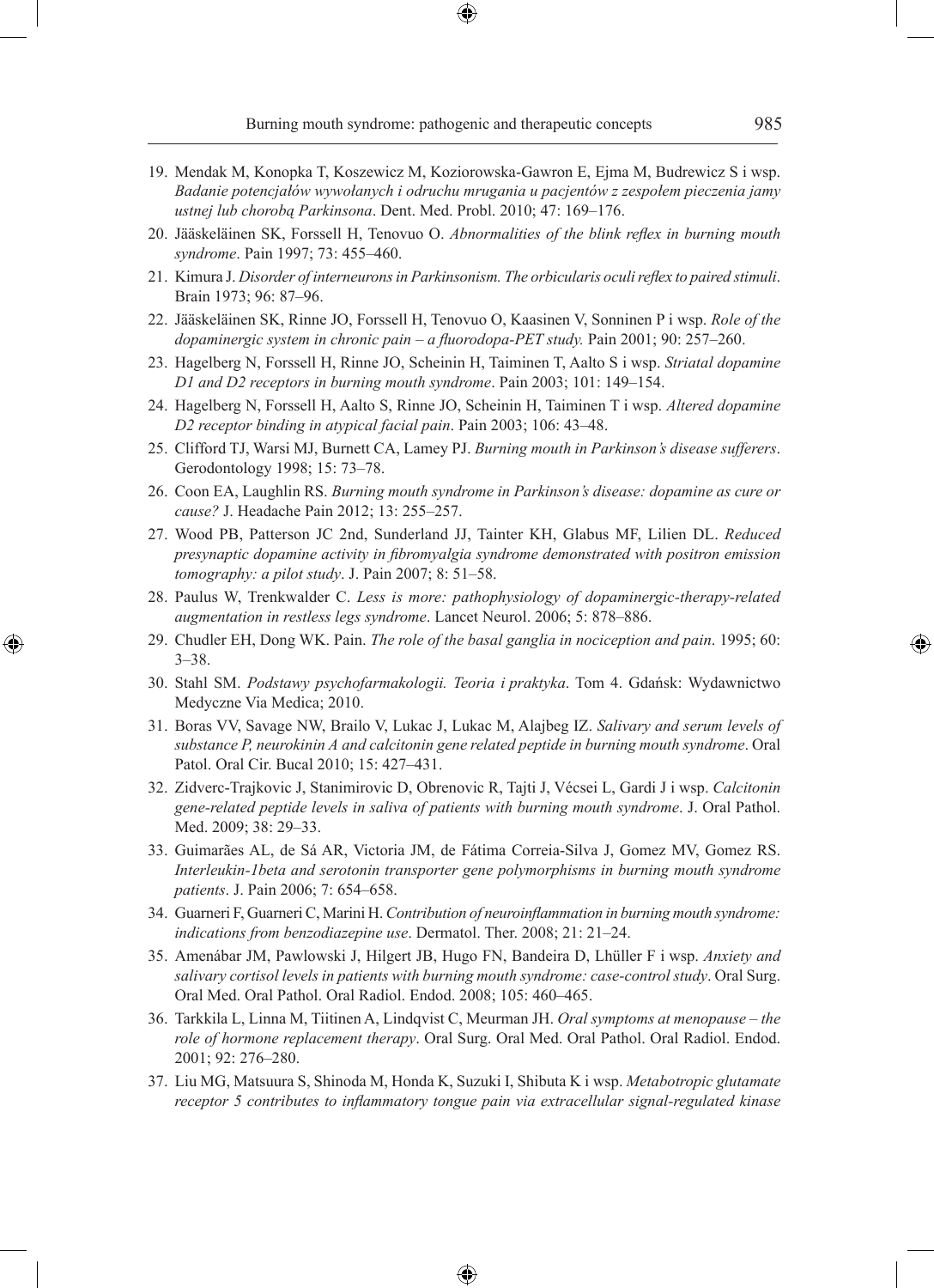*signaling in the trigeminal spinal subnucleus caudalis and upper cervical spinal cord*. J. Neuroinflammation 2012; 9: 258

- 38. Ghelardini C, Galeotti N, Bartolini A. *No development of tolerance to analgesia by repeated administration of H1 antagonists*. Life Sci. 1998; 63: 317–322.
- 39. Vetulani J. *Neurobiologia bólu i neurobiologia depresj*i. W: Dudek D. red. *Ból i depresj*a. Poznań: Termedia; 2011. s. 7–21.
- 40. Bair MJ, Robinson RL, Katon W, Kroenke K. *Depression and pain comorbidity: a literature review*. Arch. Intern. Med. 2003; 163: 2433–2445.
- 41. Gambassi G. *Pain and depression: the egg and the chicken story revisited*. Arch. Gerontol. Geriatr. 2009; 49: 103–112.
- 42. Klasser GD, Epstein JB, Villines B. *Management of burning mouth syndrome*. J. Can. Dent. Assoc. 2011; 77: b151.
- 43. Ziegler D, Nowak H, Kempler P, Vargha P, Low PA. *Treatment of symptomatic diabetic polyneuropathy with the antioxidant alpha-lipoic acid: a meta-analysis*. Diabet. Med. 2004; 21: 114–121.
- 44. Femiano, F. Scully C. *Burning mouth syndrome (BMS): double blind controlled study of alphalipoic acid (thioctic acid) therapy*. J. Oral Pathol. Med. 2002; 31: 267–269.
- 45. Carbone M, Pentenero M, Carrozzo M, Ippolito A, Gandolfo S. *Lack of efficacy of alpha-lipoic acid in burning mouth syndrome: a double-blind, randomized, placebo-controlled study*. Eur J Pain. 2009; 13: 492–496.
- 46. Lopez-Jornet, P, Camacho-Alonso F, Leon-Espinosa S. *Efficacy of alpha lipoic acid in burning mouth syndrome: a randomized, placebo-treatment study*. J. Oral Rehabil. 2009; 36: 52–57.
- 47. Cavalcanti DR, da Silveira FR. *Alpha lipoic acid in burning mouth syndrome--a randomized double-blind placebo-controlled trial*. J. Oral Pathol. Med. 2009; 38: 254–261.

◈

- 48. Femiano F. *Burning mouth syndrome (BMS): an open trial of comparative efficacy of alpha-lipoic acid (thioctic acid) with other therapies*. Minerva Stomatol. 2002; 51: 405–409.
- 49. Femiano F, Gombos F, Scully C. *Burning Mouth Syndrome: open trial of psychotherapy alone, medication with alpha-lipoic acid (thioctic acid), and combination therapy*. Med. Oral 2004; 9: 8–13.
- 50. Lopez-D'alessandro E, Escovich L. *Combination of alpha lipoic acid and gabapentin, its efficacy in the treatment of Burning Mouth Syndrome: a randomized, double-blind, placebo controlled trial*. Med. Oral Patol. Oral Cir. Bucal 2011; 16: 635–640.
- 51. Lee YS, Kho HS, Kim YK, Chung SC. *Influence of topical capsaicin on facial sensitivity in response to experimental pain*. J. Oral Rehabil. 2007; 34: 9–14.
- 52. Petruzzi M, Lauritano D, De Benedittis M, Baldoni M, Serpico R. *Systemic capsaicin for burning mouth syndrome: short-term results of a pilot study*. J. Oral Pathol. Med. 2004; 33: 111–114.
- 53. Silvestre FJ, Silvestre-Rangil J, Tamarit-Santafé C, Bautista D. *Application of a capsaicin rinse in the treatment of burning mouth syndrome*. Med. Oral Patol. Oral Cir. Bucal 2012; 17: 1–4.
- 54. Marino R. Torretta S, Capaccio P, Pignataro L, Spadari F. *Different therapeutic strategies for burning mouth syndrome: preliminary data*. J. Oral Pathol. Med. 2010; 39: 611–616.
- 55. Crow HC, Gonzalez Y. *Burning mouth syndrome*. *Oral Maxillofac Surg*. Clin. North Am. 2013; 25: 67–76.
- 56. Gremeau-Richard C, Woda A, Navez ML, Attal N, Bouhassira D, Gagnieu MC i wsp. *Topical clonazepam in stomatodynia: a randomised placebo-controlled study*. Pain 2004; 108: 51–57.

⊕

⊕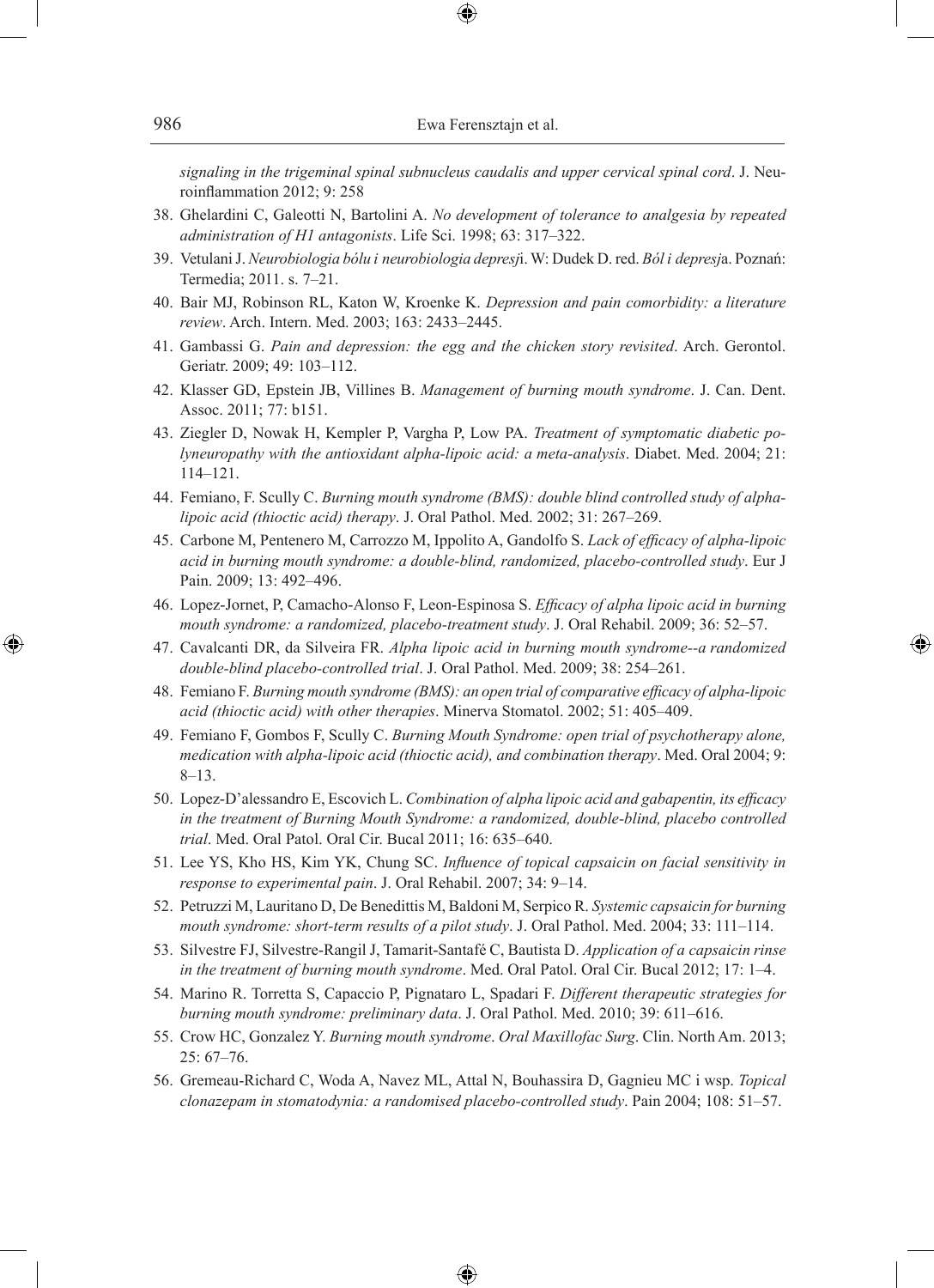Burning mouth syndrome: pathogenic and therapeutic concepts 987

- 57. Grushka M, Epstein J, Mott A. *An open-label, dose escalation pilot study of the effect of clonazepam in burning mouth syndrome*. Oral Surg. Oral Med. Oral Pathol. Oral Radiol. Endod. 1998; 86: 557–561.
- 58. Ko JY, Kim MJ, Lee SG, Kho HS. *Outcome predictors affecting the efficacy of clonazepam therapy for the management of burning mouth syndrome (BMS)*. Arch. Gerontol. Geriatr. 2012; 55: 755–761.
- 59. Heckmann SM, Heckmann JG, Ungethüm A, Hujoel P, Hummel T. *Gabapentin has little or no effect in the treatment of burning mouth syndrome - results of an open label pilot stud*y. Eur. J. Neurol. 2006; 13: 6–7.
- 60. Yamazaki Y, Hata H, Kitamori S, Onodera M, Kitagawa Y. *An open-label, noncomparative, dose escalation pilot study of the effect of paroxetine in treatment of burning mouth syndrome*. Oral Surg. Oral Med. Oral Pathol. Oral Radiol. Endod. 2009; 107: 6–11.
- 61. Tammiala-Salonen T, Forssell H. *Trazodone in burning mouth pain: a placebo-controlled, double-blind study.* J. Orofac. Pain 1999; 13: 83–88.
- 62. Sugimoto K. *The dubious effect of milnacipran for the treatment of burning mouth syndrome.*  Clin. Neuropharmacol. 2011; 34: 170–173.
- 63. Mignogna MD, Adamo D, Schiavone V, Ravel MG, Fortuna G. *Burning mouth syndrome responsive to duloxetine: a case report*. Pain Med. 2011; 12: 466–469.
- 64. Rodriguez-Cerdeira C, Sanchez-Blanco E. *Treatment of burning mouth syndrome with amisulpride*. J. Clin. Med. Res. 2012; 4: 167–171.
- 65. Stuginski-Barbosa J, Rodrigues GG, Bigal ME, Speciali JG. *Burning mouth syndrome responsive to pramipexol.* J. Headache Pain 2008; 9: 43–45.
- 66. Sardella A, Lodi G, Tarozzi M, Varoni E, Franchini R, Carrassi A. *Acupuncture and Burning Mouth Syndrome: a pilot study. Pain Pract. 2013; Epub ahead of print*, DOI: 10.1111/papr.12031.

⊕

- 67. Pezelj-Ribarić S, Kqiku L, Brumini G, Urek MM, Antonić R, Kuiš D i wsp. *Proinflammatory cytokine levels in saliva in patients with burning mouth syndrome before and after treatment with low-level laser therapy*. Lasers Med. Sci. 2013; 28: 297–301.
- 68. Suda S, Takagai S, Inoshima-Takahashi K, Sugihara G, Mori N, Takei N. *Electroconvulsive therapy for burning mouth syndrome*. Acta Psychiatr. Scand. 2008; 118: 503–504.
- 69. Bergdahl J, Anneroth G, Perris H. *Cognitive therapy in the treatment of patients with resistant burning mouth syndrome: a controlled study*. J. Oral Pathol. Med. 1995; 24: 213–215.
- 70. Miziara ID, Filho BC, Oliveira R, Rodrigues dos Santos RM. *Group psychotherapy: an additional approach to burning mouth syndrome*. J. Psychosom. Res. 2009; 67: 443–448.
- 71. Zakrzewska JM, Glenny AM, Forssell H. *Interventions for the treatment of burning mouth syndrome*. Cochrane Database Syst. Rev. 2001; 3: CD002779.
- 72. Zakrzewska JM, Forssell H. *Interventions for the treatment of burning mouth syndrome (Review).* The Cochrane Library. Vol. Issue 4. John Wiley & Sons Ltd.; 2004.
- 73. de Moraes M, do Amaral Bezerra BA, da Rocha Neto PC, de Oliveira Soares AC, Pinto LP, de Lisboa Lopes Costa A. *Randomized trials for the treatment of burning mouth syndrome: an evidence-based review of the literature*. J. Oral Pathol. Med. 2012: 41: 281–287.
- 74. Rodríguez-de Rivera-Campillo E, López-López J. *Evaluation of the response to treatment and clinical evolution in patients with burning mouth syndrome*. Med. Oral Patol. Oral Cir. Bucal 2013; 18: 403–410.
- 75. Grushka M, Sessle BJ. *Burning mouth syndrome*. Dent. Clin. North Am. 1991; 35: 171–184.

♠